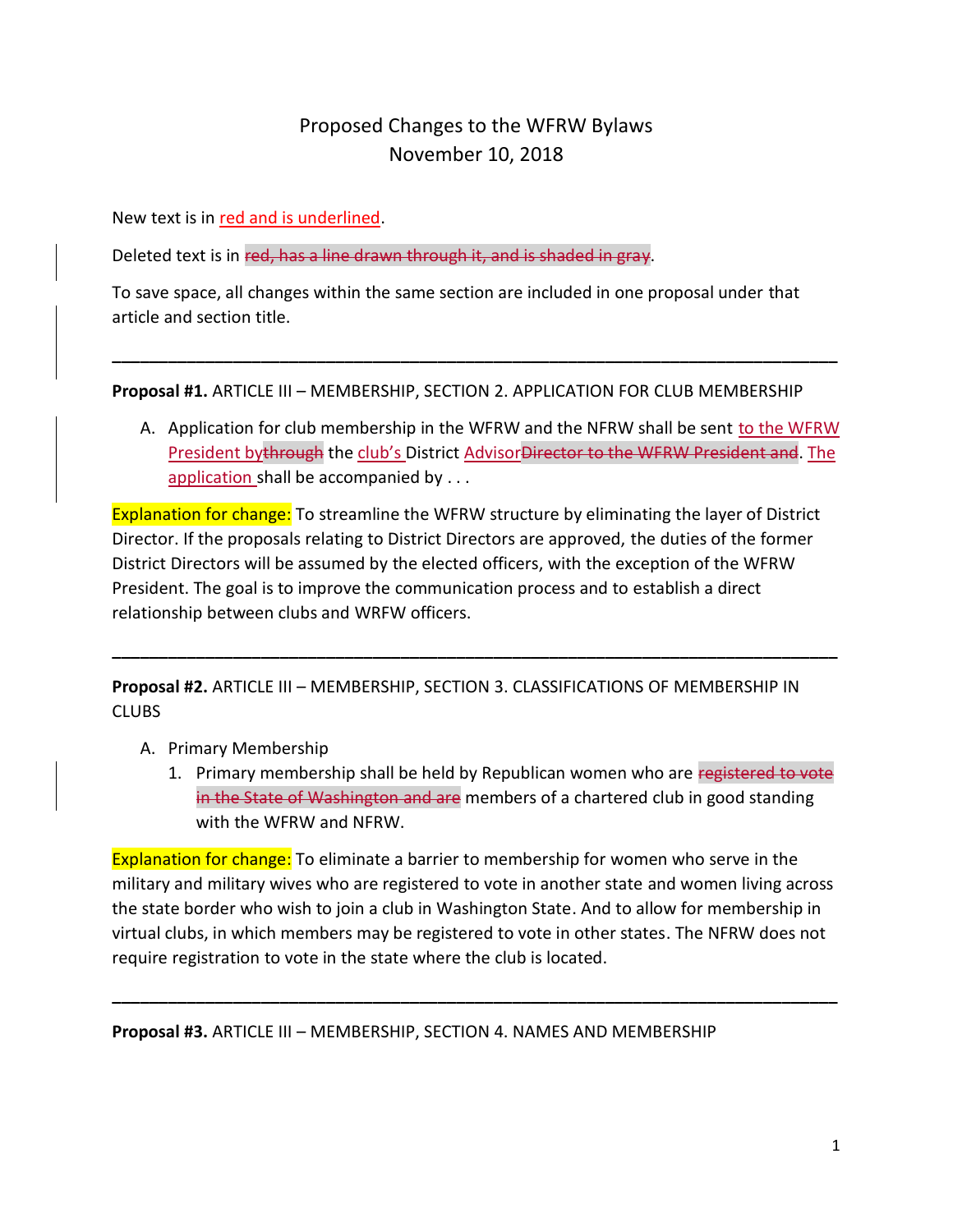WRFW membership lists shall be released only to the NFRW and WFRW Officers for internal use and publications. At no time shall the membership lists be released to any other organization or for campaign or commercial purposes.

Explanation for change: To reinforce that WFRW membership lists are internally confidential and to clarify that no candidate or campaign should be given the contact information of members, even if the candidate is a WFRW member or if the WFRW endorses the candidate or campaign.

**\_\_\_\_\_\_\_\_\_\_\_\_\_\_\_\_\_\_\_\_\_\_\_\_\_\_\_\_\_\_\_\_\_\_\_\_\_\_\_\_\_\_\_\_\_\_\_\_\_\_\_\_\_\_\_\_\_\_\_\_\_\_\_\_\_\_\_\_\_\_\_\_\_\_\_\_\_\_**

**Proposal #4.** ARTICLE III – MEMBERSHIP, SECTION 6. WITHDRAWAL OR DISSOLUTION OF A CLUB

- A. Any club wishing to dissolvewithdraw from the WFRW and NFRW or dissolve must
	- 1. hold a meeting duly called by the club president and advertised to all voting members;
	- 2. convey in writing to theirthe District Advisor Director that the club is withdrawing or-dissolving.
- B. All assets of the club, upon dissolution, must be forwarded to the WFRW. None of the assets shall be distributed to any member or officer of the club.
- C. The right to use the name of the withdrawn or dissolved club shall revert to the WFRW.

Explanation for changes: To align the section with NFRW Bylaws. The NFRW does not recognize a club as withdrawing but only as dissolving. And to streamline the WFRW structure and communication process by eliminating the layer of District Directors.

**\_\_\_\_\_\_\_\_\_\_\_\_\_\_\_\_\_\_\_\_\_\_\_\_\_\_\_\_\_\_\_\_\_\_\_\_\_\_\_\_\_\_\_\_\_\_\_\_\_\_\_\_\_\_\_\_\_\_\_\_\_\_\_\_\_\_\_\_\_\_\_\_\_\_\_\_\_\_**

**Proposal #5.** ARTICLE III – MEMBERSHIP, SECTION 7. REINSTATEMENT OF A CLUB TO MEMBERSHIP

- A. Any club removed from membership for any cause may be reinstated by filing an application with theirthe District AdvisorDirector showing proof of compliance with the stated objectives and bylaws of the WFRW and the NFRW.
- B. Any and all financial issues that caused removal must be remedied.
- C. The District Advisor Director shall present the application for reinstatement at the next meeting of the WFRW Executive Committee. A two-thirds majority vote of those members of the WFRW Executive Committee present and voting shall authorize reinstatement.

Explanation for change: To streamline the WFRW structure and communication process by eliminating the layer of District Directors.

**\_\_\_\_\_\_\_\_\_\_\_\_\_\_\_\_\_\_\_\_\_\_\_\_\_\_\_\_\_\_\_\_\_\_\_\_\_\_\_\_\_\_\_\_\_\_\_\_\_\_\_\_\_\_\_\_\_\_\_\_\_\_\_\_\_\_\_\_\_\_\_\_\_\_\_\_\_\_**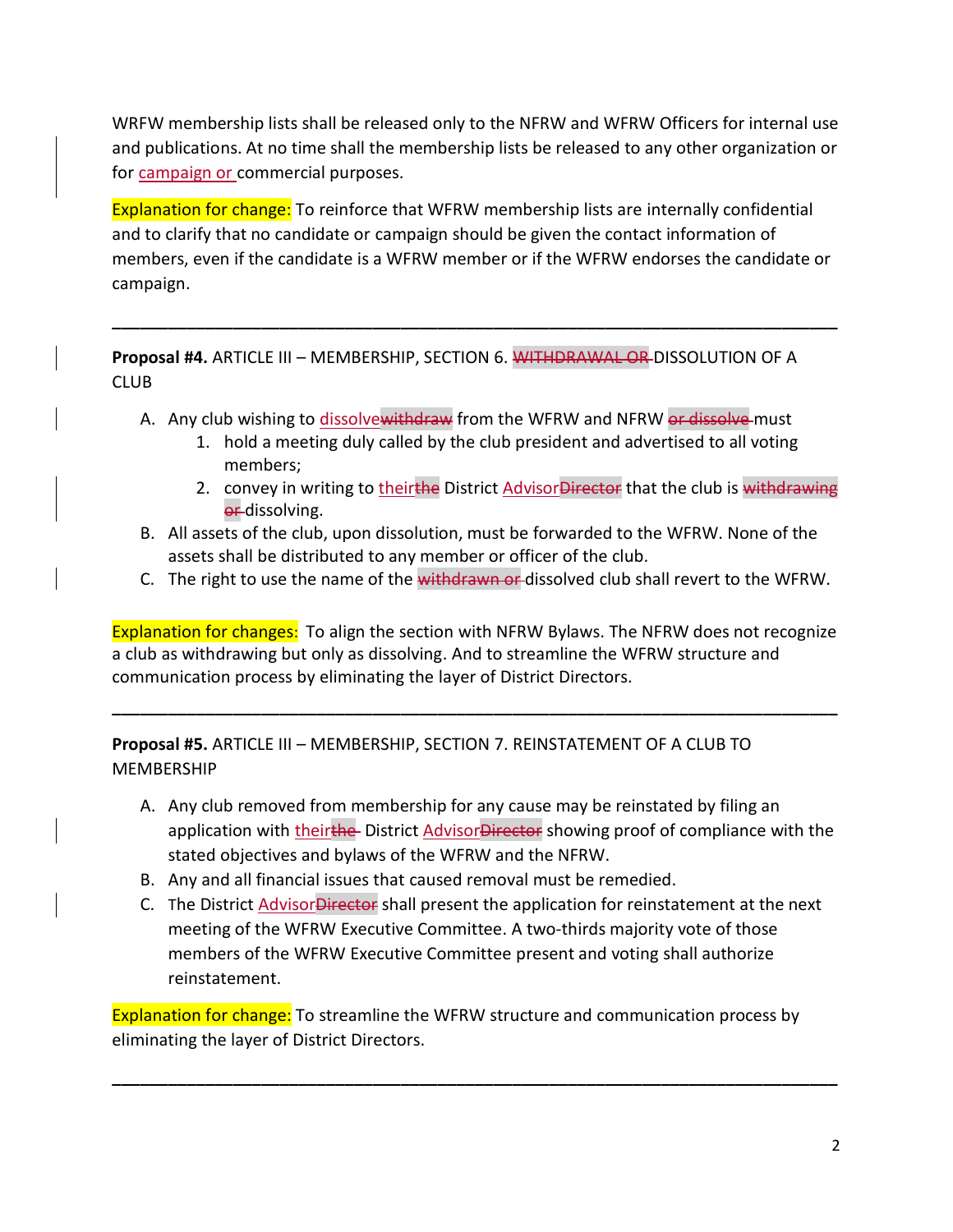## **Proposal #6.** ARTICLE V – OFFICERS, SECTION 1. OFFICERS

The elected officers of this organization shall be President, First Vice President, Second Vice President, Third Vice President, Recording Secretary, Membership Secretary, and Treasurer. All elected officers, with the exception of the President, shall also serve as District Advisors.

Explanation for change: To streamline the WFRW structure by eliminating the layer of District Directors and to improve the communication process. This change aligns with the NFRW's structure.

**\_\_\_\_\_\_\_\_\_\_\_\_\_\_\_\_\_\_\_\_\_\_\_\_\_\_\_\_\_\_\_\_\_\_\_\_\_\_\_\_\_\_\_\_\_\_\_\_\_\_\_\_\_\_\_\_\_\_\_\_\_\_\_\_\_\_\_\_\_\_\_\_\_\_\_\_\_\_**

**Proposal #7.** ARTICLE V – OFFICERS, SECTION 7. DUTIES OF THE PRESIDENT

The President shall: . . .

I. make board appointments as necessary to conduct the business of WFRW.

Explanation for change: To align the WFRW Bylaws with the NFRW Bylaws, which gives the President more flexibility.

**Proposal #8.** ARTICLE VI – DISTRICTS AND, DISTRICT ADVISORS DIRECTORS, AND COORDINATOR OF DISTRICT DIRECTORS, SECTION 1. DISTRICTS

The state shall be divided into geographical districts at the discretion of the President. Boundaries and titles of districts shall be determined by the President. WFRW Board of **Directors** 

Explanation for changes: To streamline the WFRW structure and process to align with how the NFRW operates and to give the President more operating flexibility.

Proposal #9. ARTICLE VI - DISTRICTS, AND DISTRICT ADVISORS DIRECTORS, AND COORDINATOR OF DISTRICT DIRECTORS, SECTION 2. DISTRICT ADVISORS DIRECTORS

**\_\_\_\_\_\_\_\_\_\_\_\_\_\_\_\_\_\_\_\_\_\_\_\_\_\_\_\_\_\_\_\_\_\_\_\_\_\_\_\_\_\_\_\_\_\_\_\_\_\_\_\_\_\_\_\_\_\_\_\_\_\_\_\_\_\_\_\_\_\_\_\_\_\_\_\_\_\_**

A. ELIGIBILITY

Each elected officer, with the exception of the President, shall serve as a District Advisor in the District assigned to her by the President. Any voting member in a club in good standing with the WFRW and the NFRW is eligible to serve as District Direct

B. ELECTION

District Directors shall be elected at a district caucus held at the time of a WFRW Biennial Convention. Each club shall cast a number of votes equal to its number of delegates to the WFRW Biennial Convention, with a limit of twelve votes for any one club.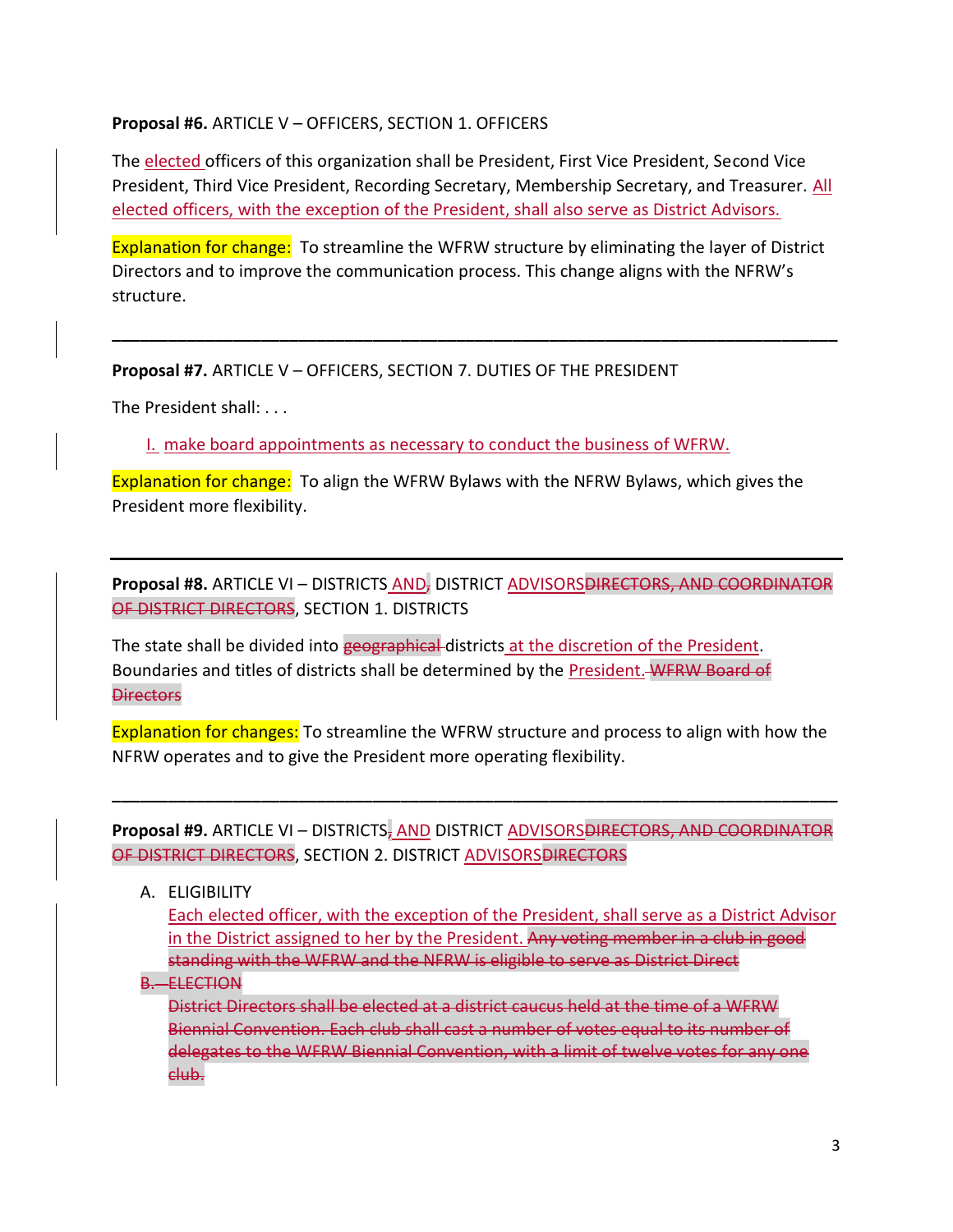## C. TERM

District Directors shall hold office for a term of two years commencing with the 2001 elections. Any part of a term in excess of one year shall be considered a term. Each director shall serve from January 1 through December 31 of the second year or until her successor has been named. No director shall serve more than two consecutive terms.

- D. . d. VACANCIES
- E. The President may temporarily fill District Director vacancies by appointment, with input from the presidents of the affected clubs and the Coordinator of District Directors. Vacancies may occur by removal for cause, resignation, incapacity, or death, or because the District Director has moved out of her district. The appointee shall have a voice but not a vote on the WFRW Executive Committee and Board of Directors until approved by the Executive Committee.

BE. DUTIES

District Advisors Directors shall:

1. Serve as voting members of the WFRW Executive Committee, the Board of Directors, and WFRW Conventions;

12. serve as liaisons between WFRW and all clubs in their respective districts;

26. encourage communication and cooperation between the clubs and members in their districts;

325. organize new clubs;

43. present applications for membership in the WFRW from newly formed clubs to the WFRW President for action by the WFRW Executive Committee;

54. present applications for club reinstatement to the WFRW President for action by the WFRW Executive Committee;

5. organize new clubs;

6. submit in writing to the WFRW President information regarding any WFRW club considering or in the process of dissolvingencourage communication and cooperation between the clubs and members in their districts.

Explanation for changes: To streamline the WFRW structure and communication process so that it aligns with NFRW's structure and eliminates the layer of District Directors, which will allow the President and Executive Committee more flexibility to develop ways to enhance WFRW communication with and better serve clubs. NFRW does not require state federations to have district directors, and not all state federations have them.

Deleted items B, C, and D are addressed in WFRW Bylaws Article V – Officers, Sections 3, 5, and 6. The deleted Duty #1 will be redundant under the new structure because the District Advisors, as elected officers, will already be voting members of these bodies. The reordering of duties is to arrange them in more of a priority and chronological order.

**\_\_\_\_\_\_\_\_\_\_\_\_\_\_\_\_\_\_\_\_\_\_\_\_\_\_\_\_\_\_\_\_\_\_\_\_\_\_\_\_\_\_\_\_\_\_\_\_\_\_\_\_\_\_\_\_\_\_\_\_\_\_\_\_\_\_\_\_\_\_\_\_\_\_\_\_\_\_**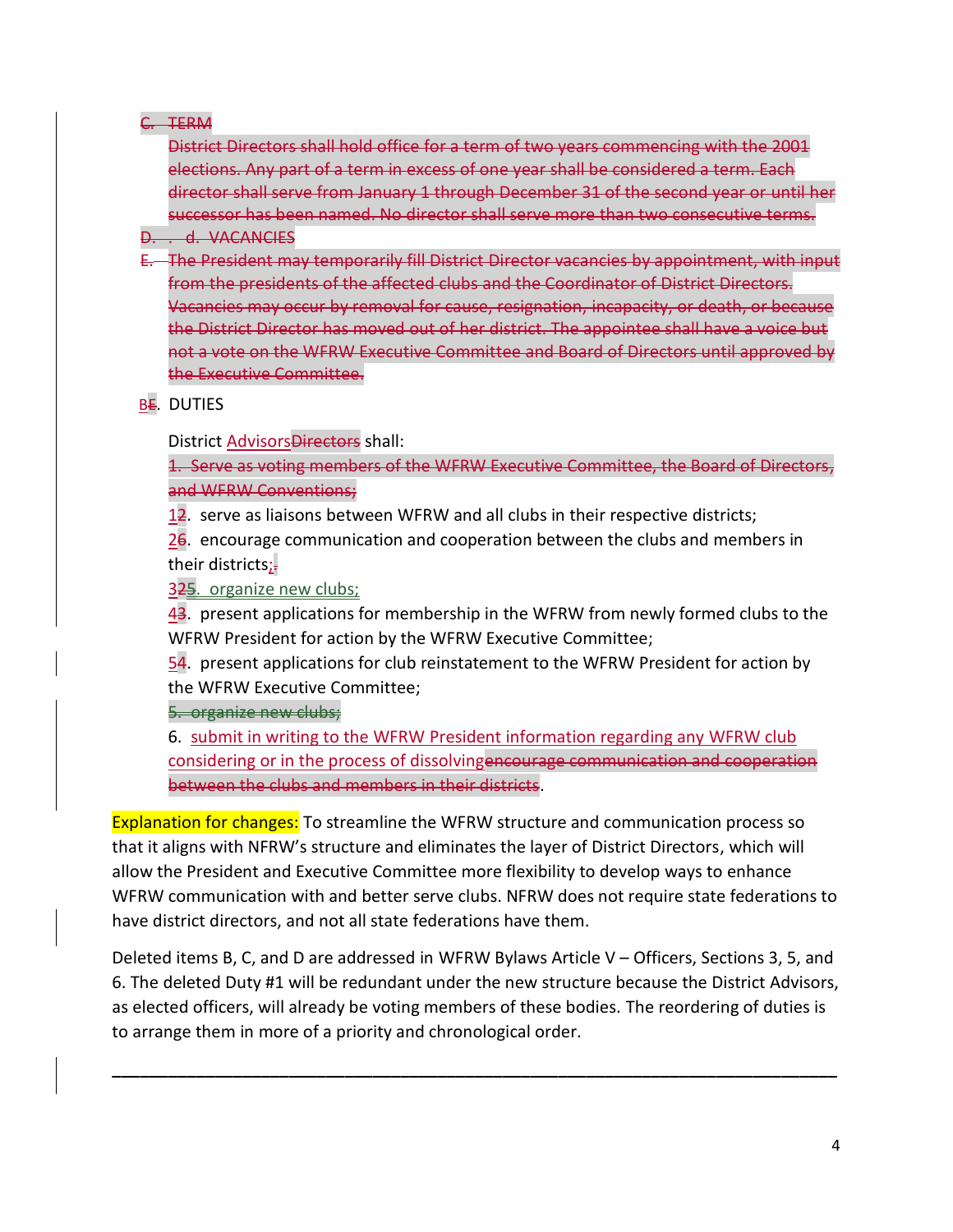**Proposal #10.** ARTICLE VI – DISTRICTS, DISTRICT DIRECTORS, AND COORDINATOR OF DISTRICT DIRECTORS SECTION 3. ASSISTANT DISTRICT DIRECTOR

An Assistant District Director may be appointed by the elected District Director with the consent of the WFRW President.

Explanation for change: To streamline the WFRW structure by eliminating the position of Assistant District Director.

**Proposal #11.** ARTICLE VI – DISTRICTS, DISTRICT ADVISORSDIRECTORS, AND COORDINATOR OF DISTRICT DIRECTORS, SECTION 4. COORDINATOR OF DISTRICT DIRECTORS

**\_\_\_\_\_\_\_\_\_\_\_\_\_\_\_\_\_\_\_\_\_\_\_\_\_\_\_\_\_\_\_\_\_\_\_\_\_\_\_\_\_\_\_\_\_\_\_\_\_\_\_\_\_\_\_\_\_\_\_\_\_\_\_\_\_\_\_\_\_\_\_\_\_\_\_\_\_\_**

o

Following the election of the Directors at the WFRW Biennial Convention, thDistrict Directors shall caucus and elect a past or current District Director to serve as the Coordinator of District Directors.

A. TERM

The Coordinator of District Directors shall be elected and hold office for a term of two years. Any part of a term in excess of one year shall be considered a term. She shall serve from January 1 through December 31 of the second year or until her successor has been named. No Coordinator of District Directors shall serve more than two consecutive terms.

B. VACANCY

The President may temporarily fill a vacancy in the position of Coordinator of District Directors by appointment, with input from the current District Directors. A vacancy may occur by removal for cause, resignation, incapacity, or death, or because the Coordinator of District Directors has moved out of state. The appointee shall have a voice but not a vote on the WFRW Executive Committee and Board of Directors until approved by the Executive Committee.

C. DUTIES

The Coordinator of District Directors shall

- 1. serve as a voting member of the WFRW Executive Committee and the WFRW Board of Directors and shall be a member of the voting body of the WFRW Biennial Convention;
- 2. serve as liaison between the District Directors; assist the District Directors in completion of their goals and tasks;

3. assist the WFRW President in other duties as may be assigned to her.

Explanation for change: To streamline the WFRW structure and to simplify the communication process by eliminating the position of Coordinator of District Directors.

**\_\_\_\_\_\_\_\_\_\_\_\_\_\_\_\_\_\_\_\_\_\_\_\_\_\_\_\_\_\_\_\_\_\_\_\_\_\_\_\_\_\_\_\_\_\_\_\_\_\_\_\_\_\_\_\_\_\_\_\_\_\_\_\_\_\_\_\_\_\_\_\_\_\_\_\_\_\_**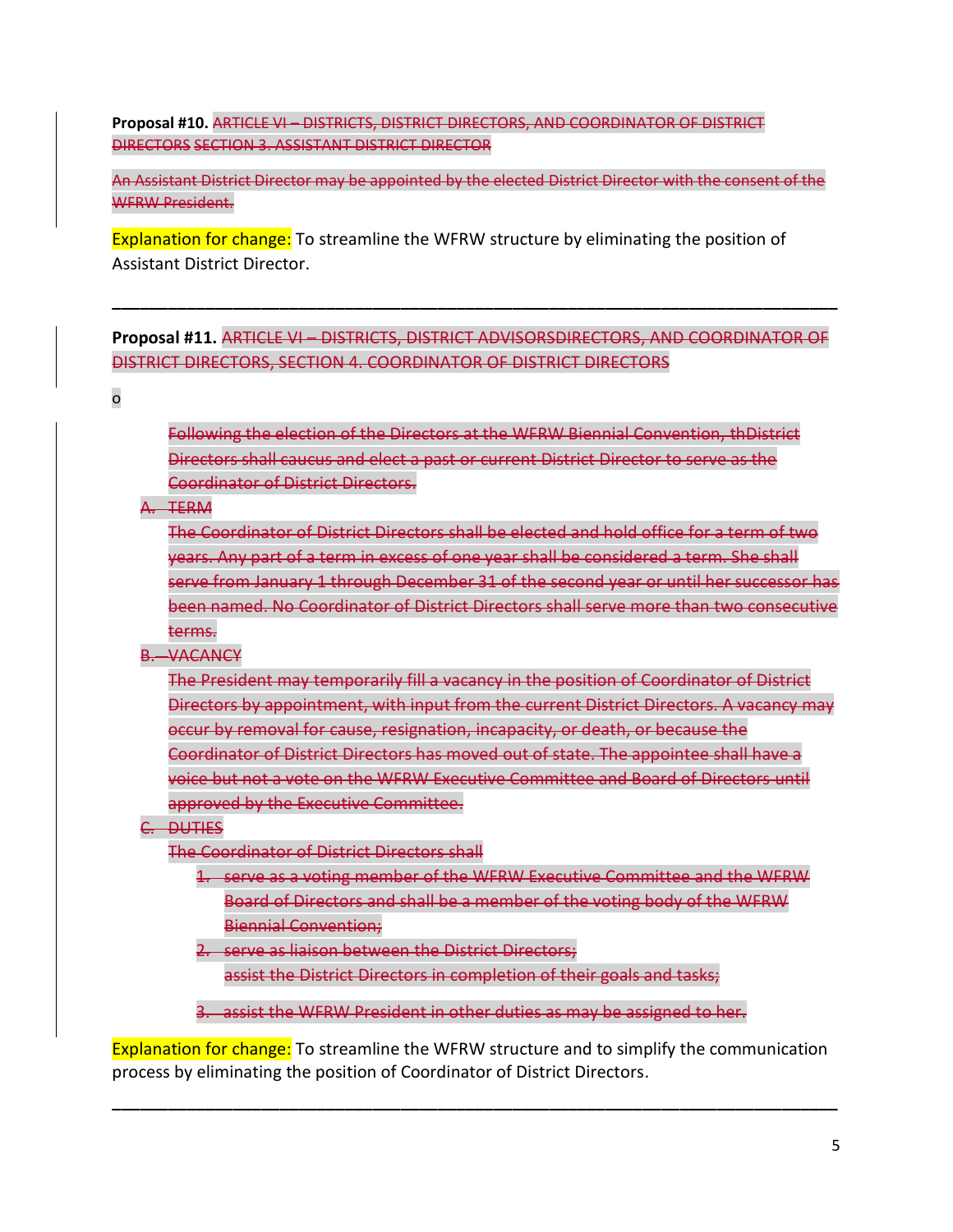**Proposal #12.** ARTICLE VII – BOARD OF DIRECTORS AND EXECUTIVE COMMITTEE, SECTION 1. BOARD OF DIRECTORS

A. The WFRW Board of Directors shall consist of the elected officers, the past Presidents, the District Directors, the Coordinator of District Directors, the chairs of standing committees, the presidents of all WFRW clubs, the WSRP National Committeewoman, the woman chair or vice chair of the WSRP, and any Washington woman who is an officer or committee chair in the NFRW.

Explanation for change: To streamline the WFRW structure and communication process.

**Proposal #13.** ARTICLE VII – BOARD OF DIRECTORS AND EXECUTIVE COMMITTEE, SECTION 2. EXECUTIVE COMMITTEE

**\_\_\_\_\_\_\_\_\_\_\_\_\_\_\_\_\_\_\_\_\_\_\_\_\_\_\_\_\_\_\_\_\_\_\_\_\_\_\_\_\_\_\_\_\_\_\_\_\_\_\_\_\_\_\_\_\_\_\_\_\_\_\_\_\_\_\_\_\_\_\_\_\_\_\_\_\_\_**

A. The Executive Committee shall consist of all elected officers of the WFRW<del>, District</del> Directors, and the Coordinator of District Directors.

**\_\_\_\_\_\_\_\_\_\_\_\_\_\_\_\_\_\_\_\_\_\_\_\_\_\_\_\_\_\_\_\_\_\_\_\_\_\_\_\_\_\_\_\_\_\_\_\_\_\_\_\_\_\_\_\_\_\_\_\_\_\_\_\_\_\_\_\_\_\_\_\_\_\_\_\_\_**

Explanation for change: To streamline the WFRW structure and communication process.

**Proposal #14.** ARTICLE VIII – COMMITTEES, SECTION 2. SPECIAL COMMITTEES

C. NOMINATING COMMITTEE

1. A nominating committee of seven members shall be elected by the WFRW Board of Directors no later than four months prior to the WFRW Biennial Convention at which elections are to take place. Five shall be members of the WFRW Board of Directors, and two shall be at-large members. No clubdistrict shall be represented more than once on the committee. A nominating committee member shall not serve two consecutive terms.

Explanation for changes: To bring the WFRW Bylaws into alignment with the NFRW Bylaws and method of operation.

**\_\_\_\_\_\_\_\_\_\_\_\_\_\_\_\_\_\_\_\_\_\_\_\_\_\_\_\_\_\_\_\_\_\_\_\_\_\_\_\_\_\_\_\_\_\_\_\_\_\_\_\_\_\_\_\_\_\_\_\_\_\_\_\_\_\_\_\_\_\_\_\_\_\_\_\_\_\_**

**Proposal #15.** ARTICLE X – CONVENTIONS, SECTION 1. WFRW BIENNIAL CONVENTION

C. VOTING BODY

The voting body shall be paid primary members in WFRW clubs in good standing as follows:

1. all elected officers of the WFRW;

2. all District Directors and the District Director Coordinator;

- 23. all standing committee chairs;
- 34. all WFRW past presidents-in good standing;